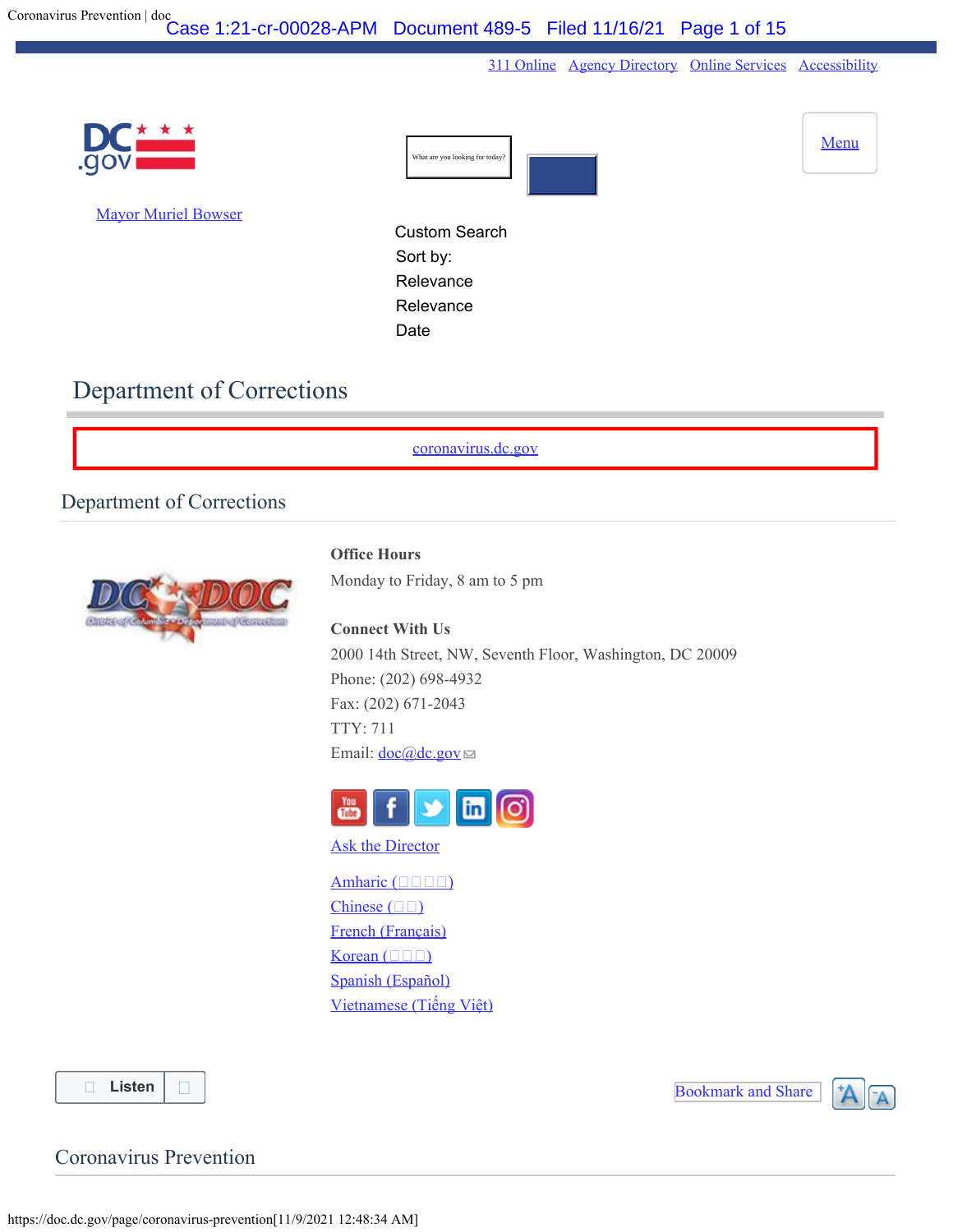# **GOVERNMENT OF THE DISTRICT OF COLUMBIA Department of Corrections**

**Monday, May 3, 2021** – The D.C. Department of Corrections (DOC) continues to adjust movement restrictions within DOC facilities in a manner consistent with medical stay-in-place orders and Center for Disease Control and Prevention (CDC) guidelines. DOC has sought recommendations from experts on emergency management within a correctional setting to assist with identifying how to keep residents and staff safe and to reduce the likelihood of virus spread within its facilities. As more people have been vaccinated within DOC facilities and District communities, and the District's rate community spread declines, the DOC will continue to modify allowable activities and programming needed to meet the needs of residents in our care.

The crosswalk below represents an example of the steps the DOC is taking toward the District's new normal, being mindful of the restrictions still necessary to keep residents, staff, and potential visitors safe and healthy. The DOC team has worked to identify options for restarting many of the services that were suspended during the pandemic, and that can be scaled up or down depending on community spread of COVID-19, vaccinations, and the DOC population size.

## **The Department of Corrections will implement the adjustments listed below, effective immediately.**

The DOC would not have been able to continue to provide a safe and secure environment for our expanding reopening efforts without the dedication and commitment to pandemic safety precautions of staff, residents, and community partners. The DOC has been able to expand access to programs and services through innovative strategies developed in collaboration with staff, volunteers, and residents. It has taken a team effort to maximize the impact of programs and services within the jail while reducing the spread of the COVID-19 virus.

DOC will continue to follow DC Department of Health (DOH) and CDC guidelines, as well as complying with the U.S. District Court order, to ensure the health and well-being of all its residents and staff. The medical stay in place is not designed to be punitive in nature and is also not the same as placing residents in restrictive housing. DOC continues to plan and work to implement the safe reopening of facilities and is moving to normalize operations as the pandemic draws to a close. We appreciate the concern, patience and support of our neighbors as we work to keep all within DOC safe, as well as support the public safety of all in the District.

Your health and safety of our residents is extremely important to us. Together, everyone needs to play their part in helping to continue to flatten the curve.

**[DOC Modified Stay in Place Timeline - UPDATED](https://doc.dc.gov/sites/default/files/dc/sites/doc/page_content/attachments/DOC%20Modified%20Medical%20Stay%20in%20Place%20Timeline.pdf)**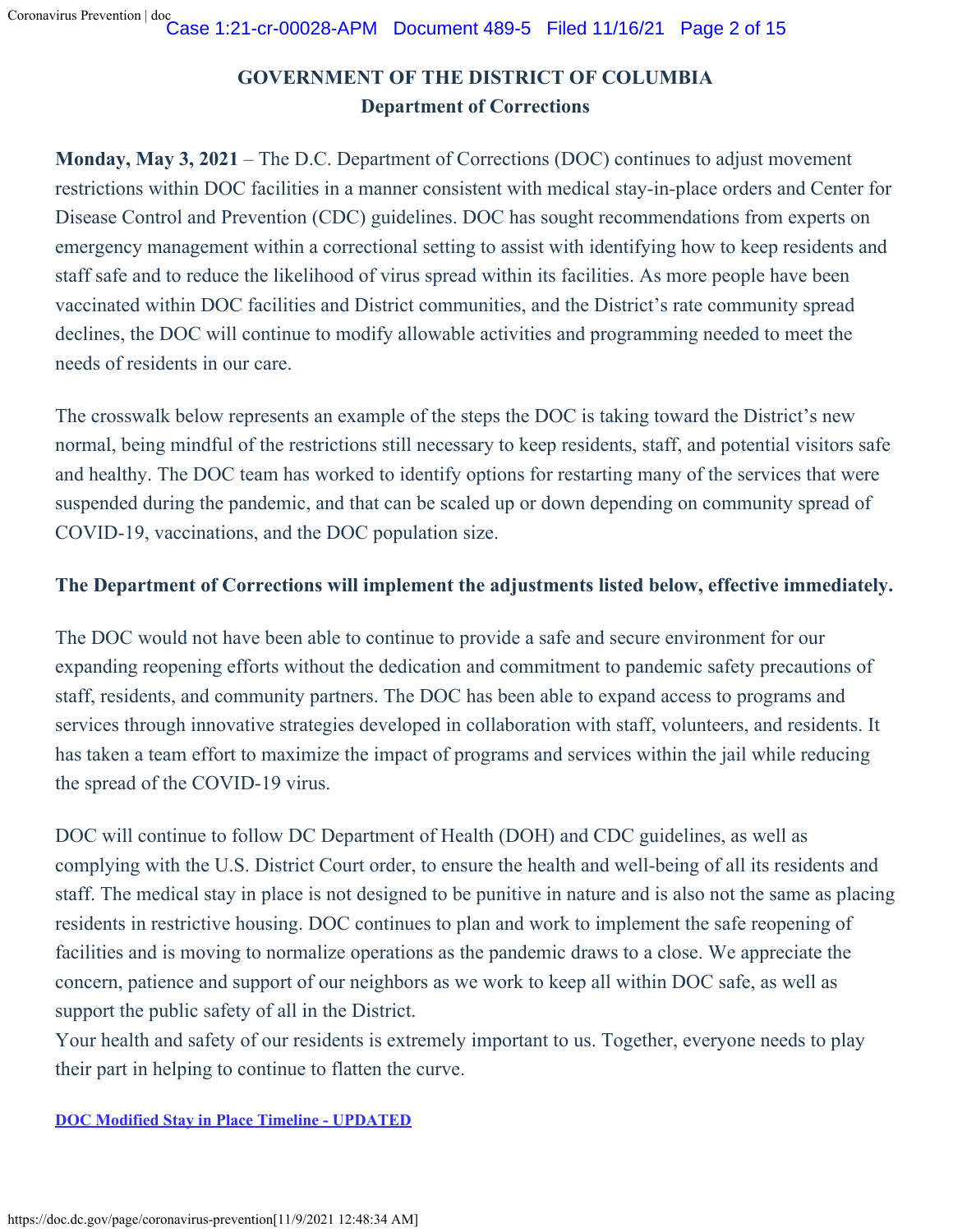**and**

### **DC DOC Expanded Movement Crosswalk**

**Access to Education Programs** Prior to the COVID-19 pandemic, the DOC had a little over 300 American Prison Data Systems (APDS) tablets to provide additional educational, vocational, and social programs to residents. In the summer of 2020, DOC was able to obtain and distribute an additional 1,000 tablets to ensure that programs and services were able to continue despite synchronous education by DCPS in COVID-19 restrictions. During the pandemic, the agency was able to significantly expand the provision of programs and services utilizing the educational instruction. tables.

> Over 69,000 hours of tablet based educational and reentry supportive programs were provided via the tablets, in addition to weekly paper-based day via tablet, and paper distribution of

of February 2021, nearly 60,000 additional hours of tablet based educational and reentry supportive programs had been provided to persons in DOC's care and custody.

Legal research library is available to residents via tablets for 12 hours each day. Residents electronically submit requests on forms located on tablets. Requests are immediately submitted electronically to DOC law library staff. Restrictive housing and intake units do not have access to tablets, therefore DOC College and Career Readiness (CCR) staff walk through these units weekly to distribute paper request forms for legal research requests and copies. Requested materials are delivered to residents within 2 working days of request by CCR staff. Three DOC staff members, including one who is a licensed attorney, assist in researching requested materials, and a DOC CCR staff member provides technical support to all residents related to tablet use and delivers all copies of requested materials.

Throughout the pandemic, DCPS has been able to upload course content respond to requests for research assistance for students on resident tablets, provide paper based lessons delivered to residents by DOC CCR staff and eventually two DCPS teachervolunteers, and residents have been able to gather in small groups on housing units with appropriate social distancing in place.

#### **Currently Moderate Adjustments**

Residents will continue to have access to the APDS tablets for educational, vocational, and social programs and services; and By May 17, 2021, DOC will allow for in-person classrooms and CCR will resume in person

activity packets to support engagement in fiscal year 2020. As of the end requested materials will also continue. DOC Residents will continue to have digital access to the legal research library 12 hours each staff will keep providing technical support for this process.

> Starting June 1, 2021, DOC will implement a partnership with the UDC Law School's DOC Legal Research Clinic. Law students and professors will conduct virtual classes on resident tablets on legal research topics and skills and respond to requests for research assistance via tablet messaging.

Starting in the Fall 2021 semester, Howard Law School, American Law School, and the University of Illinois Law Library staff and students will join UDC Law School in conducting virtual classes on resident tablets on legal research topics and skills and via tablet messaging.

As the medical stay-in place and social distancing protocols allow for in-person course work to resume, these universities will also be available to assist DOC residents in-person.

DOC will continue to provide DCPS access to upload course content for students on resident tablets, provide paper based lessons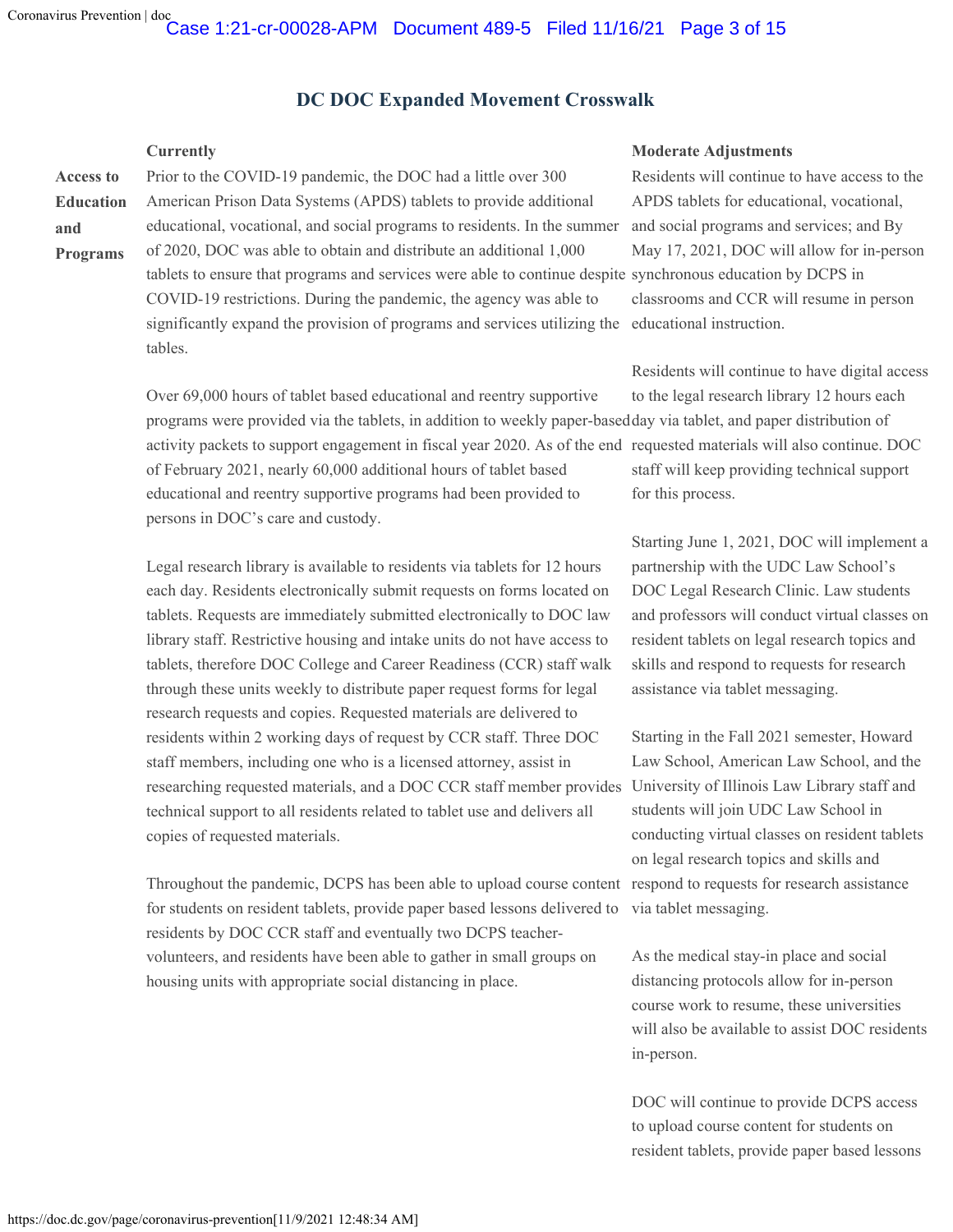#### Coronavirus Prevention | doc Case 1:21-cr-00028-APM Document 489-5 Filed 11/16/21 Page 4 of 15

delivered to residents, and residents have been able to gather in small groups on housing units with appropriate social distancing in place. In addition, designated classroom space has been identified and, by May 10, 2021, will allow for the resumption of synchronous education at CDF, CTF, and on the restricted housing units, with appropriate social distancing.

| <b>Access to</b><br><b>Family and</b><br><b>Friends</b>                  | DOC has continued expanded the provision of telephone services and<br>added 456 GTL provided tablets at the same cost as usual phone calls<br>(\$0.05 per minute) to residents. Previously there was one phone for every available on the units and video visitation<br>33 residents, now there is one tablet-based phone for every 3 residents.                                                                                                       | DOC residents will continue to have access<br>to the GTL tablets and more phones will be<br>will resume in June 2021.                                                                                                                                                                                 |
|--------------------------------------------------------------------------|--------------------------------------------------------------------------------------------------------------------------------------------------------------------------------------------------------------------------------------------------------------------------------------------------------------------------------------------------------------------------------------------------------------------------------------------------------|-------------------------------------------------------------------------------------------------------------------------------------------------------------------------------------------------------------------------------------------------------------------------------------------------------|
|                                                                          | Low cost text messaging is also accessible via the GTL tablets to<br>residents at \$0.02 per minute. The text messages are a new way of<br>connecting residents to their loved ones that was not available before the<br>pandemic.                                                                                                                                                                                                                     |                                                                                                                                                                                                                                                                                                       |
| <b>Video</b><br><b>Visitation</b>                                        | Video visitation was suspended at the start of the pandemic in response to By June 7, 2021, DOC will begin limited<br>the need to help prevent the spread of COVID-19 by curtailing<br>community movement and to protect DOC staff from potential COVID<br>exposure with community members visiting the facility. Staff tasked that to maintain public health guidelines, and<br>supporting video visitation have assumed other duties within the DOC. | video visitation, which will be dependent on<br>staff availability, modification to movement<br>installation of tablets/IT equipment on CTF<br>housing units.                                                                                                                                         |
| <b>DOC</b><br><b>Resident</b><br><b>Housing</b><br>(Out of cell<br>time) | During the current medical stay in place DOC residents recreation time<br>has been limited to one hour of out of cell time per day.                                                                                                                                                                                                                                                                                                                    | Beginning April 30, 2021, out of cell time<br>will increase to 2 hours per day. DOC will<br>continue to work with and obtain guidance<br>from the DOH and follow CDC guidelines.<br>DOC will continue to adjust resident out of<br>cell time as COVID restrictions ease and<br>vaccinations increase. |
| Outdoor<br>Recreation                                                    | The DOC has been providing a minimum of 1 hour outdoor recreation in Beginning May 15, 2021, the DOC will<br>small groups to maintain safe and secure conditions for residents and<br>staff.                                                                                                                                                                                                                                                           | expand outdoor recreation to a minimum of<br>1.5 hours per week for each housing unit.<br>DOC will review further increases as COVID<br>restrictions ease and vaccinations increase.                                                                                                                  |
| <b>Small</b><br><b>Groups</b> on<br>Unit                                 | The DOC has allowed small group meetings on the housing units (limit<br>10 residents out of cell at a time).                                                                                                                                                                                                                                                                                                                                           | The DOC will expand small groups to<br>designated off unit spaces that have been<br>appropriately setup to maintain social<br>distancing. DOC will review further<br>increases as COVID restrictions ease and<br>vaccinations increase.                                                               |

Barbering & Barbering and cosmetology services will continue for residents wishing to Barbering and cosmetology services have **Cosmetology** receive services prior to a court appearance. resumed for residents with upcoming jury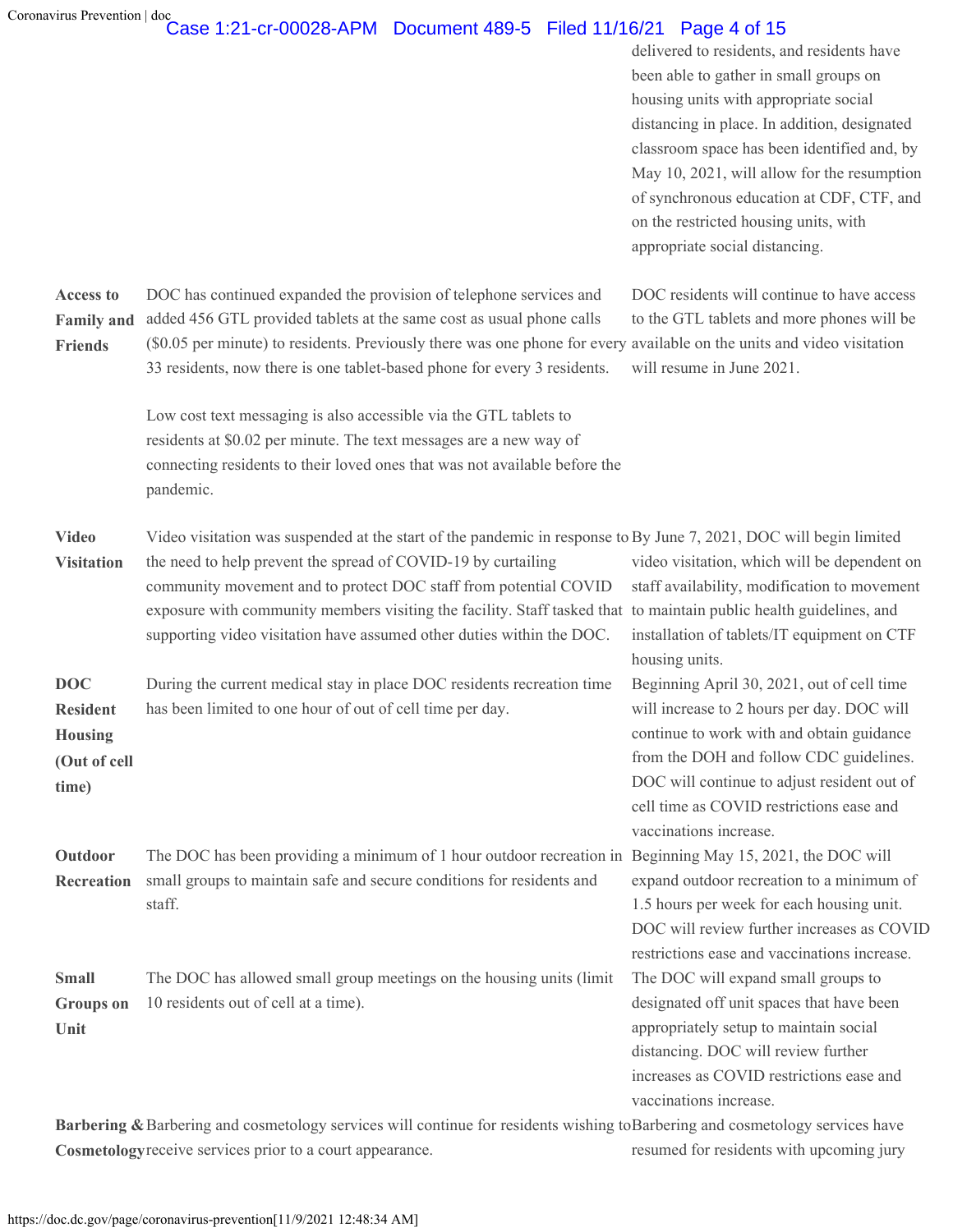#### Coronavirus Prevention | doc Case 1:21-cr-00028-APM Document 489-5 Filed 11/16/21 Page 5 of 15

trials. Barbering and cosmetology will resume for all residents on June 1, 2021 contingent upon having contractors and participating residents able to demonstrate they have been fully vaccinated for COVID-19 and appropriate social distancing is maintained.

Video court appearances will continue until the courts are able to fully provide in-person court appearances for DOC residents. Once in-person court appearances fully resumes for DOC residents, staff utilized for video hearing purpose will be able to return to transporting residents to court and to other duties.

DOC will continue to work to identify and maintain additional space for case managers to safely provide residents with legal calls until the District's pandemic restrictions are

DOC will continue to allow in-person and contactless legal visits.

decreases and vaccination rates rise, the READY Center will begin to ease into the reopening process, which will allow returning citizens to visit the READY Center in person.

DOC will continue to maintain the use of separate vehicles for deliveries to avoid close contact until the District's pandemic restrictions are lifted.

**Court** Appearances arose during the course of the pandemic. The DOC operates 10 video Video court at the DOC was implemented in response to the need that hearing spaces designed to accommodate video hearings for the United States District Court for the District of Columbia, the District of Columbia Superior Court and the United States District Court for the District of Maryland.

**Legal Calls** DOC's case management team has coordinated over 20,000 legal calls since the start of the pandemic. DOC continues to work to identify additional space for case managers to provide legal calls.

> Since June 22, 2020, DOC resumed in-person and contactless legal visits eased. between attorneys and clients.

**The READY** DOC READY Center is virtually available to returning citizens. As community spread of COVID-19 **Center**

**Deliveries** The DOC uses separate vehicles for facility deliveries to avoid multiple employees in one truck.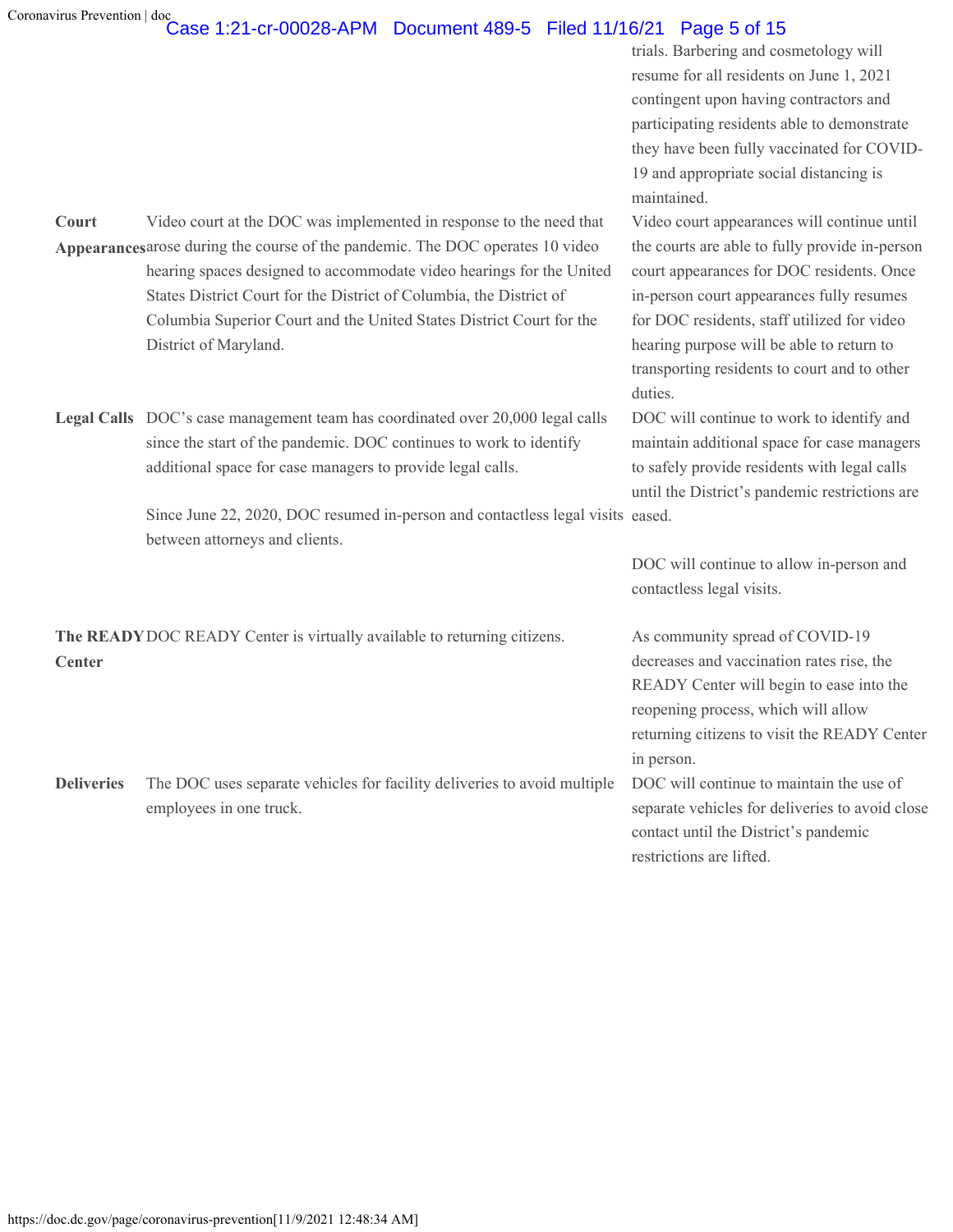Coronavirus Prevention | doc Case 1:21-cr-00028-APM Document 489-5 Filed 11/16/21 Page 6 of 15

**Staff Considerations (vulnerable groups, caregiving obligations, transportation challenges)**

**Staff Workspaces** The DOC has and will continue to ensure that staff workstations are placed in a manner that meets the required social distancing guidelines while completing work on-site. Continue to allow staff to telework while allowing staff to make use of PFL, COVID sick leave, DOE leave, and FMLA. DOC continues to utilize various forms of telecommunications to support staff's work and training opportunities.

> Additional videoconferencing capability would greatly assist with providing telehealth services to reduce the likelihood of the spread of the virus.

To provide additional flexibility, DOC continues to support staggering start times for nonuniform staff and utilizes the 12-hour shift to reduce staff footprints at any given time.

Carpooling/ridesharing continue to be used to meet the needs of staff who have transportation challenges related to Metro closures, lack of access to a vehicle, etc.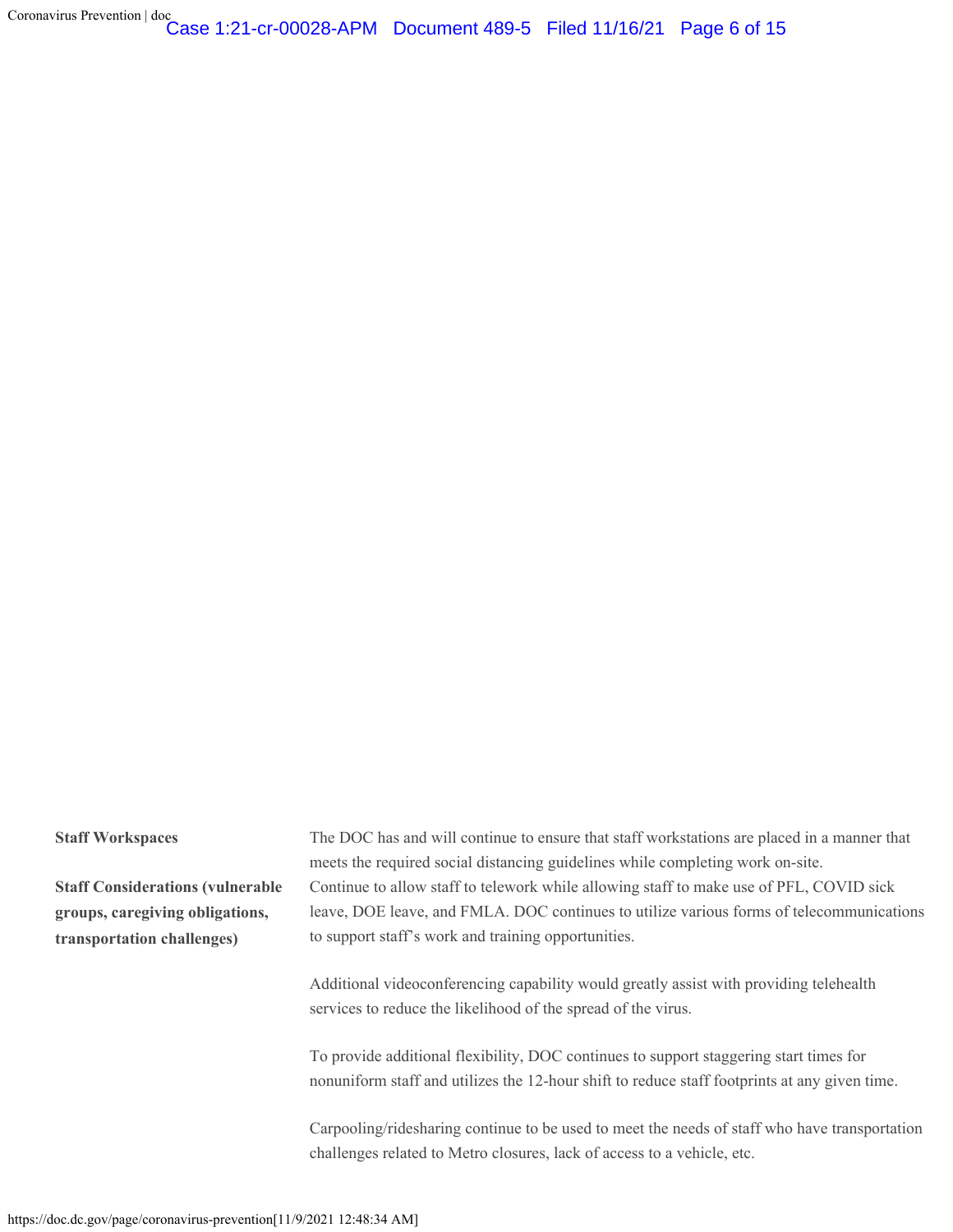# **The District of Columbia Department of Corrections is offering free, unmonitored and unrecorded legal and emergency calls to its residents during coronavirus (COVID-19) pandemic**

In response to coronavirus (COVID-19) and acknowledging the rights of its residents to communicate with their attorneys, the Department of Corrections (DOC)and its telephone service providers at the direction of Mayor Muriel Bowser have developed an automated service to provide each resident housed in its facilities a free, unmonitored and unrecorded telephone call to his/her attorney each day for up to 30-minutes. The automated system is available to residents in both DOC's Central Detention Facility and Correctional Treatment Facility. For DOC residents to have access to legal calls through the automated system, their attorneys must submit their contact information to DOC case management to be registered with the automated system. In addition to the automated service, DOC's case managers and operations staff are now facilitating emergency legal calls between DOC residents and their attorneys scheduled Monday through Friday from **9:00 am** to **6:00 pm**.

#### **How to submit contact information for DOC's automated system:**

The DOC previously developed processes for the Public Defenders Service of District of Columbia (PDS) and the Federal Public Defender for the District of Columbia (FPD) to register their attorneys' numbers with the automated system and request emergency legal calls with their clients. Specifically, PDS provides their attorneys' information to DOC's case management staff through its Deputy Trial Chief, Dominique D. Winters, [Dwinters@pdsdc.org](mailto:Dwinters@pdsdc.org) , and FPD provides its attorneys' information to DOC's case management staff through its Chief Assistant, Michelle Peterson, Shelli Peterson@fd.org ...

Private attorneys and other legal entities may email their contact information for the automated system and requests for emergency legal calls to DOC's centralized case management email address at [DCDOClegalcalllist@dc.gov](mailto:DCDOClegalcalllist@dc.gov) . The email should include the attorney's name, phone number and the resident's name and the DOC's identification number, also known as the DCDC number. Upon receipt of the requested information, it will take approximately 24-48 business hours before all information is uploaded to the new system and before DOC's residents can call their attorneys using the automated system. Additionally, once the system is set up, each private attorney and legal entity is responsible for notifying their client that their information has been entered into the automated system.

For the latest information on the District Government's response to COVID-19 (Coronavirus), please visit [coronavirus.dc.gov](https://coronavirus.dc.gov./).

## **DC Department of Corrections' COVID-19 Response FAQs**

## **Has the District of Columbia Department of Corrections (DOC) taken steps to mitigate the spread of the COVID-19 virus throughout its facilities?**

Yes, DOC put in place a COVID-19 response plan prior to the report of the first individual testing positive for infection. The Department has taken a number of steps consistent with this plan to mitigate the spread of COVID-19 throughout its facilities: These measures are described in detail throughout this frequently asked questions (FAQ) document.

### **What guidance is being followed to respond to COVID-19?**

DOC is following guidance from DC Health and the Centers for Disease Control (CDC) to make health and safety decisions with regard preventing the spread of COVID-19 among staff and residents in its facilities. This guidance is evolving as more is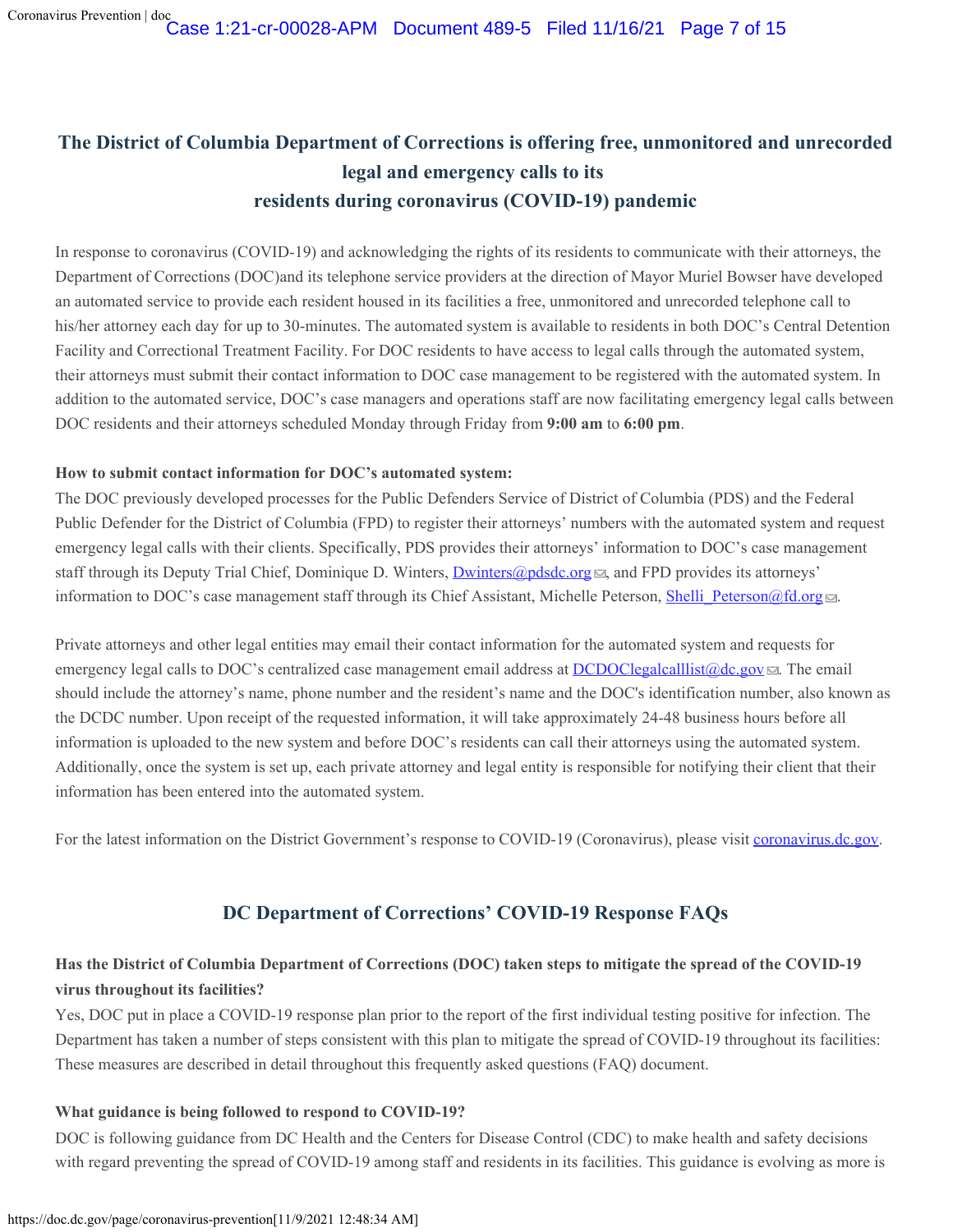## Case 1:21-cr-00028-APM Document 489-5 Filed 11/16/21 Page 8 of 15

learned about how the virus spreads and how to reduce transmission. As a result, the steps DOC takes may change or be modified based on this guidance and recommendations.

#### **Is the guidance from CDC related to correctional facilities available for the general public to view?**

Yes. CDC's guidance for responding to COVID-19 specific to correctional facilities can be found at <https://www.cdc.gov/coronavirus/2019-ncov/community/correction-detention/index.html>.

### **What steps has DOC taken to help residents stay clean and healthy?**

Each resident receives a new bar of soap every week, free of charge. If they use up their bar of soap before the end of the week, DOC provides them an additional bar of soap. Each resident has access to a sink. They enjoy constant access to running water. They can frequently wash their hands to prevent spread of the virus. DOC conducts weekly clothing exchanges and weekly linen exchanges, so residents regularly receive clean clothing and linens.

#### **What about hand sanitizer?**

CDC guidance recommends frequently washing with soap and water where soap and water are available. In fact, the CDC guidelines clarify that soap is more effective at killing germs. [\(https://www.cdc.gov/handwashing/pdf/hand-sanitizer](https://www.cdc.gov/handwashing/pdf/hand-sanitizer-factsheet.pdf)[factsheet.pdf](https://www.cdc.gov/handwashing/pdf/hand-sanitizer-factsheet.pdf)). CDC recommends that hand sanitizer should be spared for situations in which soap and water are not available. Staff is provided with access to hand sanitizer, because they will not have the same close, immediate access to soap and water that a resident does (who has the soap and water in their cell). DOC is acting consistently with this guidance.

### **What is DOC doing to help families and loved ones stay connected to residents?**

While all non-legal visits to DOC facilities have been halted to prevent transmission of COVID-19, DOC residents are still able to connect to families and loved ones through video-visits, phone calls and letters.

### **How has DOC operations responded?**

In response to the COVID-19 pandemic, Director Booth has activated the agency's Incident Command Team, where each day, DOC's department heads meet to discuss measures to combat the spread of COVID-19 in its facilities. DOC also meets with local detention stakeholders daily to discuss the spread of COVID-19 in the District.

### **Does DOC staff have Personal Protection Equipment (PPE)?**

Despite the national shortage of personal protective equipment, PPE, DOC is providing PPE to all staff including surgical masks and gloves. Staff working in DOC's isolation units are provided with N95 masks, gowns and eye protection. This follows the current guidance provided by DC Health. [The PPE guidelines are available here](https://doc.dc.gov/sites/default/files/dc/sites/doc/page_content/attachments/DOC-PPE-Infographic.pdf).

### **What is the DOC doing to inform residents and staff of preventative measures they should take?**

DOC's medical staff meets with staff and residents on DOC's housing units to discuss COVID-19 preventative measures. DOC staff also provides training to the residents in its facilities on how to report to medical if experiencing symptoms such as dry cough or fever. Finally, DOC placed posters and signage throughout DOC's facilities to remind staff and residents about what they should do to prevent the spread of COVID-19.

### **How is DOC supporting staff during this time?**

DOC's medical staff connects with staff on a regular basis informing them about COVID-19 and how to properly take care of and protect themselves. COVID-19 updates are provided at Roll Call. Staff who are in areas impacted by COVID-19 are trained and provided appropriate PPE, in accordance with CDC guidelines. The communications team links staff to virtual wellness resources.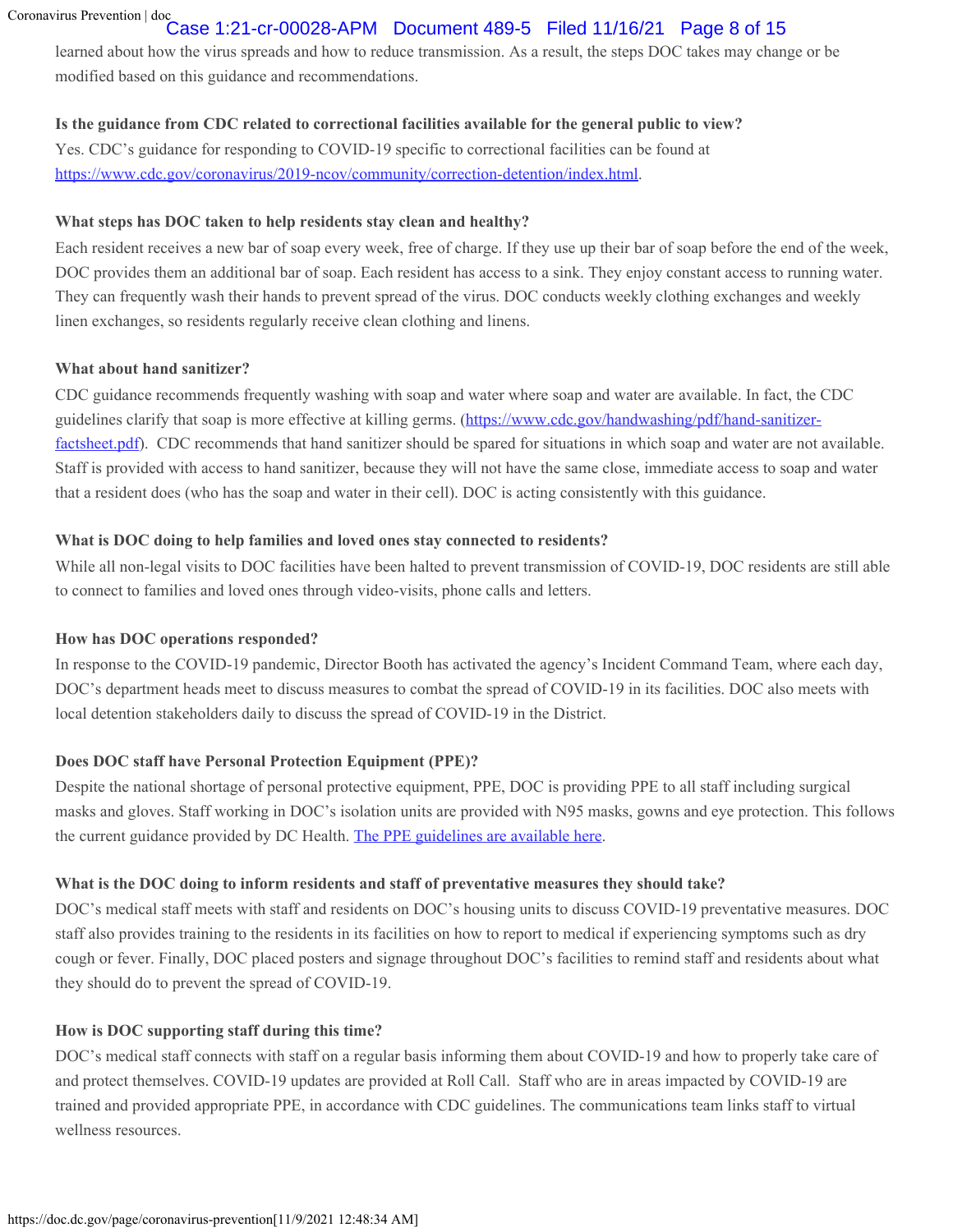## Case 1:21-cr-00028-APM Document 489-5 Filed 11/16/21 Page 9 of 15

## **How is DOC keeping facilities clean to prevent transmission of the virus?**

In addition to its standard facility cleaning practices, DOC mandates a cleaning of the common spaces and housing unit common areas in its facilities every two hours, on the **am-4pm** and **pm-12pm** shifts and twice during the **M+Am-am** shift, to provide adequate sanitization of high use and high touch areas.

## **What specific steps has DOC taken to prevent COVID-19 from entering the facility?**

DOC began screening staff and visitors with the CDC recommended screening questions on March 13th. Starting March 14th, DOC halted all non-legal visits to DOC facilities to prevent person to person transmission of the virus.

All new residents entering a DOC facility are quarantined for 14 days with enhanced monitoring of any symptoms before they are assigned to their permanent housing unit.

DOC has modified resident movement and activity at its facilities so that residents will only be moved from their housing units for court appearances, medical and dental appointments, work details and legal visits/calls.

Finally, DOC has been in regular communication with subject matter experts (SME) at the National Commission on Correctional Health Care (NCCHC) to review its medical processes. DOC's medical processes have been approved and the SME have approved of and support DOC's proactive measures. DOC continues to modify operations consistent with guidance and recommendations from DC Health.

## **What does the DOC do to screen staff and legal visitors for the virus?**

Everyone entering a DOC facility, including – legal visitors, DOC employees, and residents—is screened for COVID-19 or flu symptoms, using a thermometer and a screening survey. The DOC staff conducting the screening wear masks and gloves, and DOC maintains the surveys, preserving a record of each screening. Staff who screen positive are sent away. The District offers COVID-19 testing for Correctional Officers at its first responder screening site.

## **What about residents? How does DOC screen residents?**

Upon arrival at a DOC facility, new residents are screened for COVID-19 or flu symptoms by an officer. If the resident has a positive screen they are immediately provided a surgical mask and sent to a qualified medical professional (stationed at the Inmate Reception Center, IRC) for evaluation. DOC then implements the qualified medical professional's recommendations in consultation with DC Health.

## **How does DOC prevent pre-symptomatic and asymptomatic transmission from new residents?**

Again, all new residents entering a DOC facility are quarantined for 14 days with enhanced monitoring of any symptoms before they are assigned to their permanent housing unit.

## **How is DOC protecting the health of medically vulnerable residents?**

DOC closely monitors residents with medical conditions that make them particularly vulnerable to COVID-19. This includes prioritizing medical visits for residents with chronic and high-risk conditions and increasing medical services delivered on the units to decrease the need for movement throughout the facility.

## **What has DOC done to separate infected or potentially infected persons from transmitting the virus?**

Consistent with recommendations and guidance from DC Health and the CDC, DOC employs every effort possible to separate infected or potentially infected individuals from the rest of the incarcerated population. Thus, DOC established and engages in non-punitive quarantine for any resident believed to have been exposed to COVID-19, but is not yet symptomatic. Those who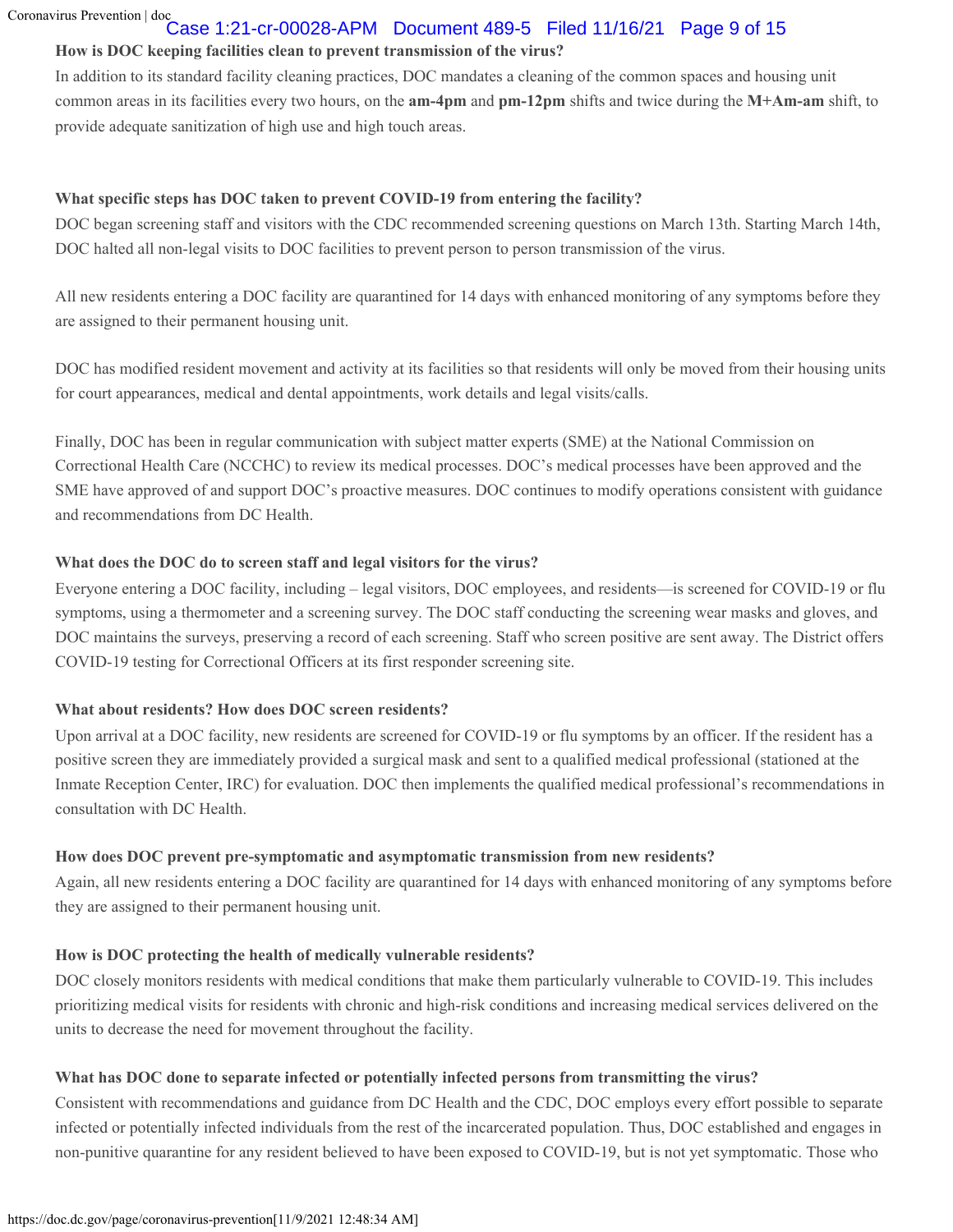## Case 1:21-cr-00028-APM Document 489-5 Filed 11/16/21 Page 10 of 15

are infected are placed in non-punitive isolation with appropriate medical care.

## **What is DOC doing to hasten the release of inmates similar to other jails in other states?**

In the District, neither the DOC nor the Mayor has the legal authority to release residents from jail. The committing authorities, the DC Superior Court, Federal Bureau of Prisons, US Parole Commission, Court Services and Offender Supervision Agency, and the US Marshall's Service, have the authority to release residents under their respective jurisdictions. The DOC is working diligently with these and other partner agencies to ensure that all official orders are faithfully executed in a timely way. In response to the COVID-19 Response Emergency Amendment Act of 2020, DOC has modified its good time credit policy to allow eligible residents to receive up to 20 good time credits per month.

## **For updated COVID-19 data in the District, please visit** <https://coronavirus.dc.gov/page/coronavirus-data>

For the latest information on the District Government's response to COVID-19 (Coronavirus), please visit [coronavirus.dc.gov](https://coronavirus.dc.gov./).

## **Medical Stay-In-Place**

**Saturday, April 4, 2020** – Your health and safety is extremely important to us. Together, everyone needs to play their part in helping to flatten the curve. To mitigate the possible spread of coronavirus (COVID-19) through DC Department of Corrections (DC DOC) facilities, the Department will implement a medical stay-in-place, **effective immediately**, which will further limit movement of residents and help "flatten the curve", as we anticipate the pandemic's peak in the next several weeks.

During the medical stay in place, the following activities will occur:

- Residents will largely be restricted to their cells with the exception of a modified recreation schedule, where groups no larger than five are out at any one time, and practice social distancing of six feet to the fullest extent possible;
- All non-urgent medical visits will be re-scheduled to minimize movement. To the extent possible medical care will be provided on the unit;
- Commissary will continue once a week as scheduled;
- Laundry will continue once a week as scheduled;
- Out of cell time is **one hour each day** for phone calls, showers, and cell wipe down;
- Parole Commission and Video Court Hearings would continue;
- Medical escorts will continue for matters that cannot be handled on the unit;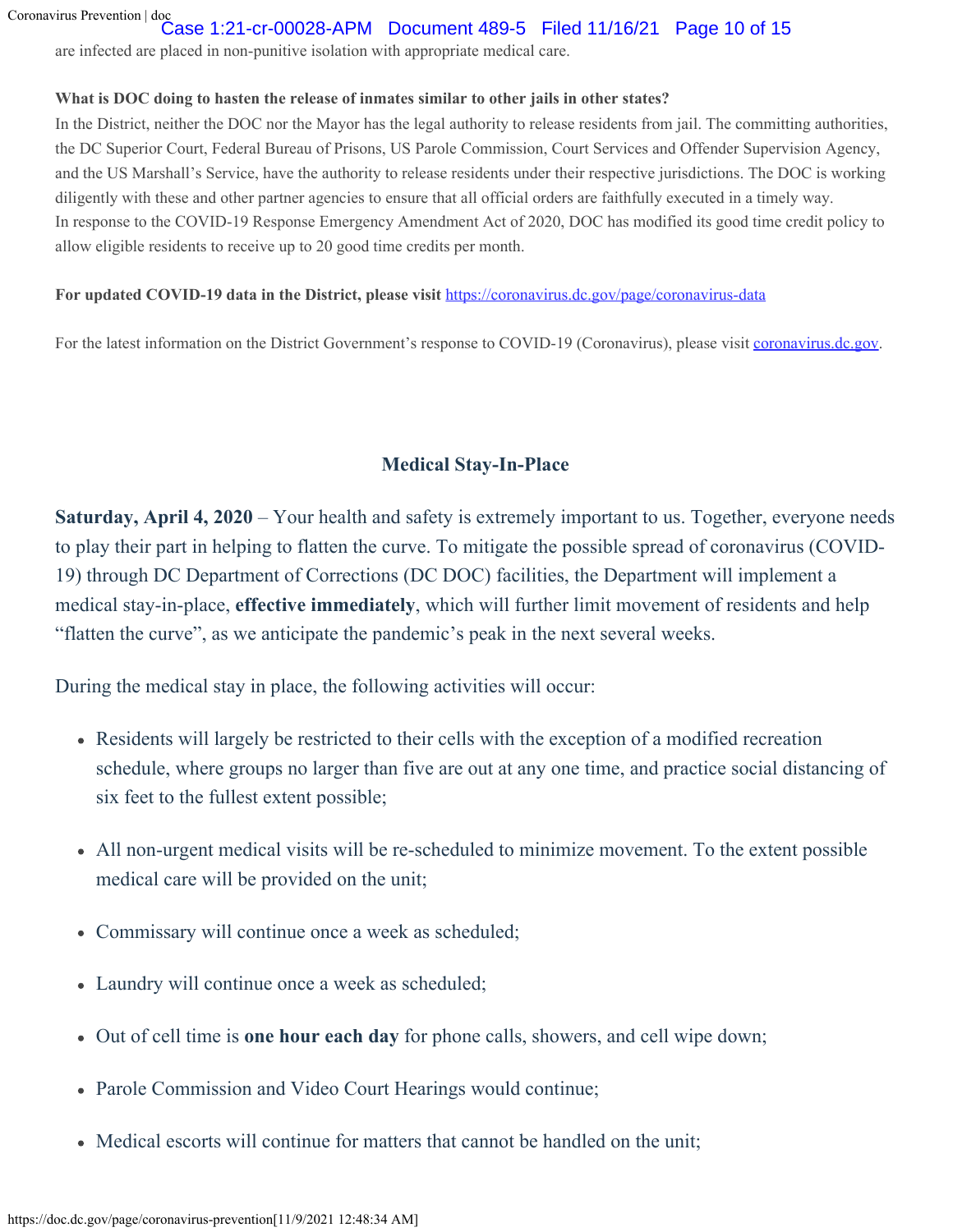Case 1:21-cr-00028-APM Document 489-5 Filed 11/16/21 Page 11 of 15

- Disciplinary hearings will continue as scheduled;
- Culinary and Environmental details will continue as scheduled;
- Mail services will continue as scheduled;
- Stop all group activities and minimize the number of residents participating in recreation on tier (no more than 10 at a time);
- Cease all movement between facilities unless in an emergency situation;
- Cease all video visitation; and
- Cease all visits with attorneys unless actively in trial for the same reason listed above.

These changes are for the health and safety of our workforce, residents, and contractors.

Please continue to utilize health and safety precautions to help keep our DOC facilities, staff, and residents safe and healthy. Follow the guidance below on how to reduce your risk of infection and slow its spread.

Thoroughly wash your hands for at least 20 seconds.

- Avoid close contact with people who are sick.
- Avoid touching your eyes, nose, and mouth
- Sanitize your equipment.
- Follow the safety protocols in place at each of the DOC facilities.
- If you are sick, contact your healthcare provider and request sick leave through your supervisor.

Thank you for your continued commitment to serving our city and our neighbors.

For the latest information on the District Government's response to COVID-19 (Coronavirus), please visit [www.coronavirus.dc.gov](https://coronavirus.dc.gov/)

## **Modified Movement and Activities**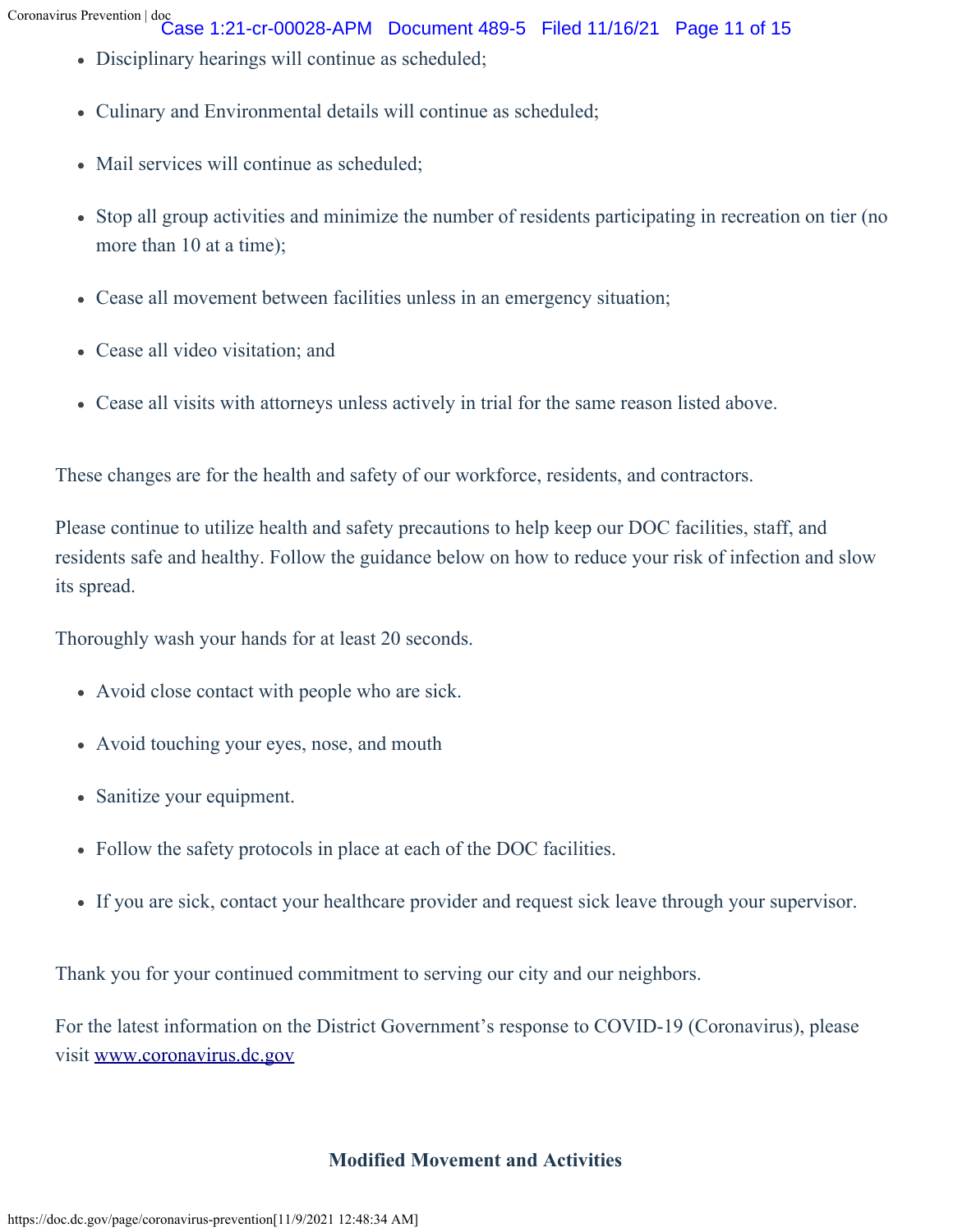## Case 1:21-cr-00028-APM Document 489-5 Filed 11/16/21 Page 12 of 15

**Effective 4:30 p.m... Friday, March 27, 2020** – To mitigate the possible spread of coronavirus (COVID-19) through DC Department of Corrections (DC DOC) facilities, the Department will move to modified movement and activities **effective immediately**.

For the safety of our workforce, residents, and contractors, DOC is implementing modified operations to minimize risk in our facilities, as much as practicable. This includes the cancellation of off-unit religious services, halting off-unit activities, and suspending barbering/cosmetology services.

All residents are being authorized for movements under the following conditions:

- Court (in-person and teleconference);
- Medical, mental health, and dental appointments;
- Work detail; and
- Legal visits/phone calls.

On-unit activities will continue, which includes groups, video visitation visits, phone calls, showers, and modified recreation. Modified recreation will include a reduction in out-of-cell time (minimum of 2.5 hours daily) to reduce the number of social contacts. Individual and small group religious services can continue on housing units. Medical is developing a plan to provide services on the units when appropriate. DOC is exploring opportunities to provide paper-based mental stimulation activities for residents such as books, word searches and crossword puzzles, Sudoku etc. The College and Career Readiness (CCR) division will continue to utilize virtual education tools available on the tablets as well as creating education packets for any of the population who are interested. The Programs and Case Management (PCM) division will be providing tablets and some paperbased programming, but no groups will be held by PCM staff.

Please continue to practice health and safety precautions to help keep our DOC facilities, staff, and residents safe and healthy. Follow the guidance below on how to reduce your risk of infection and slow its spread.

- Thoroughly wash your hands for at least 20 seconds.
- Avoid close contact with people who are sick.
- Avoid touching your eyes, nose, and mouth
- Sanitize your equipment.
- Follow the safety protocols in place at each of the DOC facilities.
- If you are sick, contact your healthcare provider and request sick leave through your supervisor.

Thank you for your continued commitment to serving our city and our neighbors.

### **For more information about COVID-19, visit:**

### <https://coronavirus.dc.gov/>

<https://cdc.gov/coronavirus/2019-ncov/index.html>

<https://travel.state.gov/content/travel/en/traveladvisories/traveladvisories.html/>

### **PLEASE READ AT ALL ROLL CALLS FOR SEVEN (7) CONSECUTIVE DAYS AND POST ON ALL**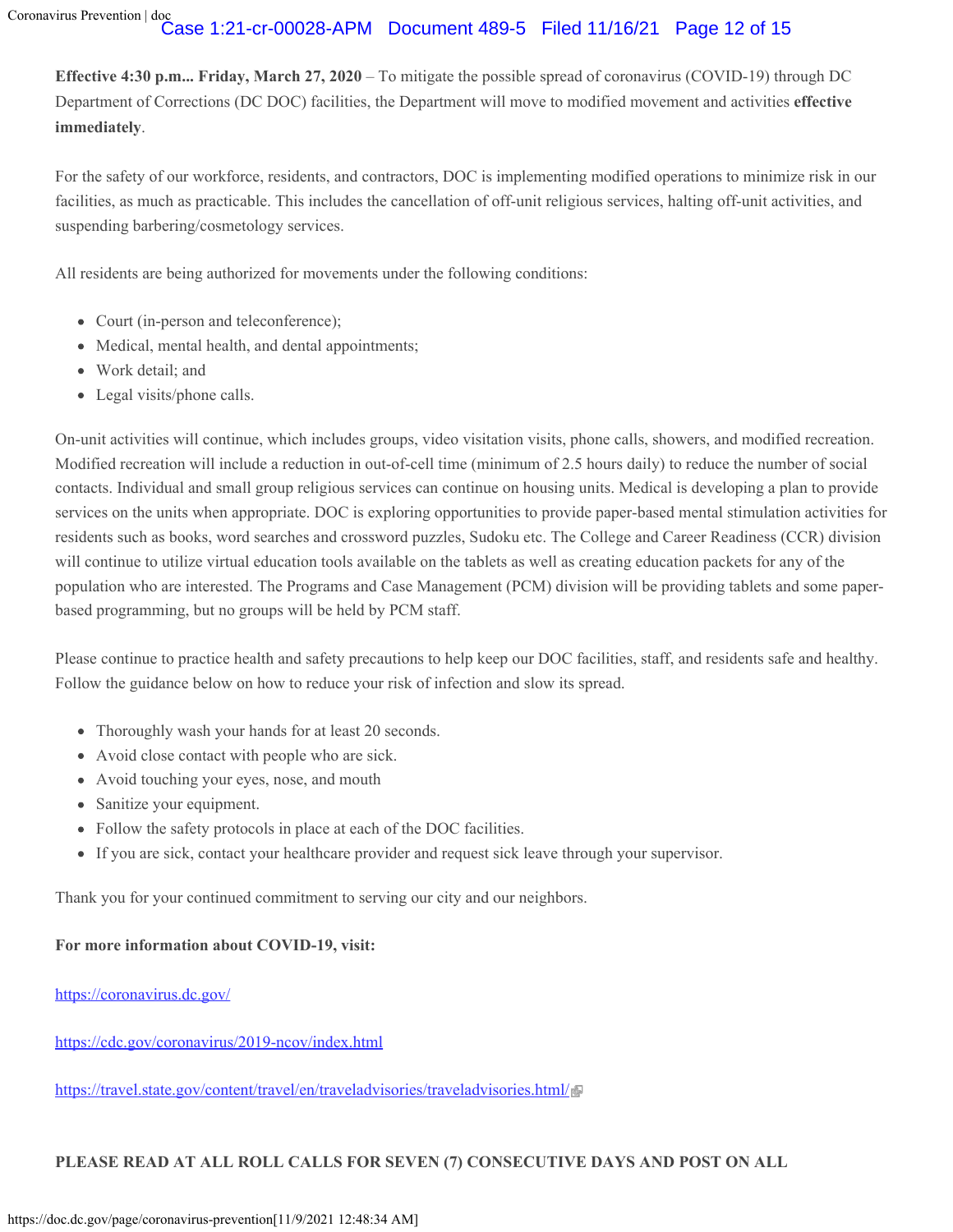## **APPROPRIATE BULLETIN BOARDS** Case 1:21-cr-00028-APM Document 489-5 Filed 11/16/21 Page 13 of 15

For the latest information on the District Government's response to COVID-19 (Coronavirus), please visit [www.coronavirus.dc.gov.](https://coronavirus.dc.gov/)

# **Staying in Communication with Your Loved Ones**

The Department of Corrections (DOC) has suspended all in-person visits, programming, and volunteer activities at its facilities for the entirety of the Public Health Emergency. To help you stay in communication with your loved ones during this unprecedented time, DOC and Global Tel Link (GTL) will provide two free 5-minute phone calls and one free 15-minute video call per week beginning March 20, 2020 through April 27, 2020. Securus Technologies will also provide two free calls per inmate per week, at the Correctional Treatment Facility. Phone calls and video visitations will be provided as conditions and security allow.

## **Free Calls:**

- Free call schedule dates will be provided on the following cycle:

- March 20-21, 2020
- March 22-28, 2020
- March 29-April 4, 2020
- April 5-11, 2020
- April 12-18, 2020
- April 19-25, 2020

- All persons incarcerated at the time free calls are offered will be provided two free 5-minute calls each week (Sunday-Saturday).

- You will not hear a free call message when making a call: only the called party will hear a message saying the call is provided at no charge before accepting the call.

- The two free calls will be applied to the first two calls you make each week (on the schedule above).

- If the free weekly calls are not used, no credit will be given.

## **Free Remote Visits:**

For a thirty-day period, GTL agrees to provide each inmate at the DC Department of Corrections one free video visit per week, lasting up to fifteen minutes.

### **Video Visitation Center:**

The Department will provide video visitation for inmates while in-person visitation is suspended. The VVC is located behind the Correctional Treatment Facility (1901 E Street, SE, Washington, DC 20009), on the ground level of The READY Center. All visits will continue to be scheduled via the Internet at <https://visitation.doc.dc.gov/app> or by calling 1 (888) 906-6394 or (202) 442-6155 (Tuesday through Saturday from 9 am-5 pm).

For more information on the District's response to COVID-19, visit [www.coronavirus.dc.gov.](https://coronavirus.dc.gov/)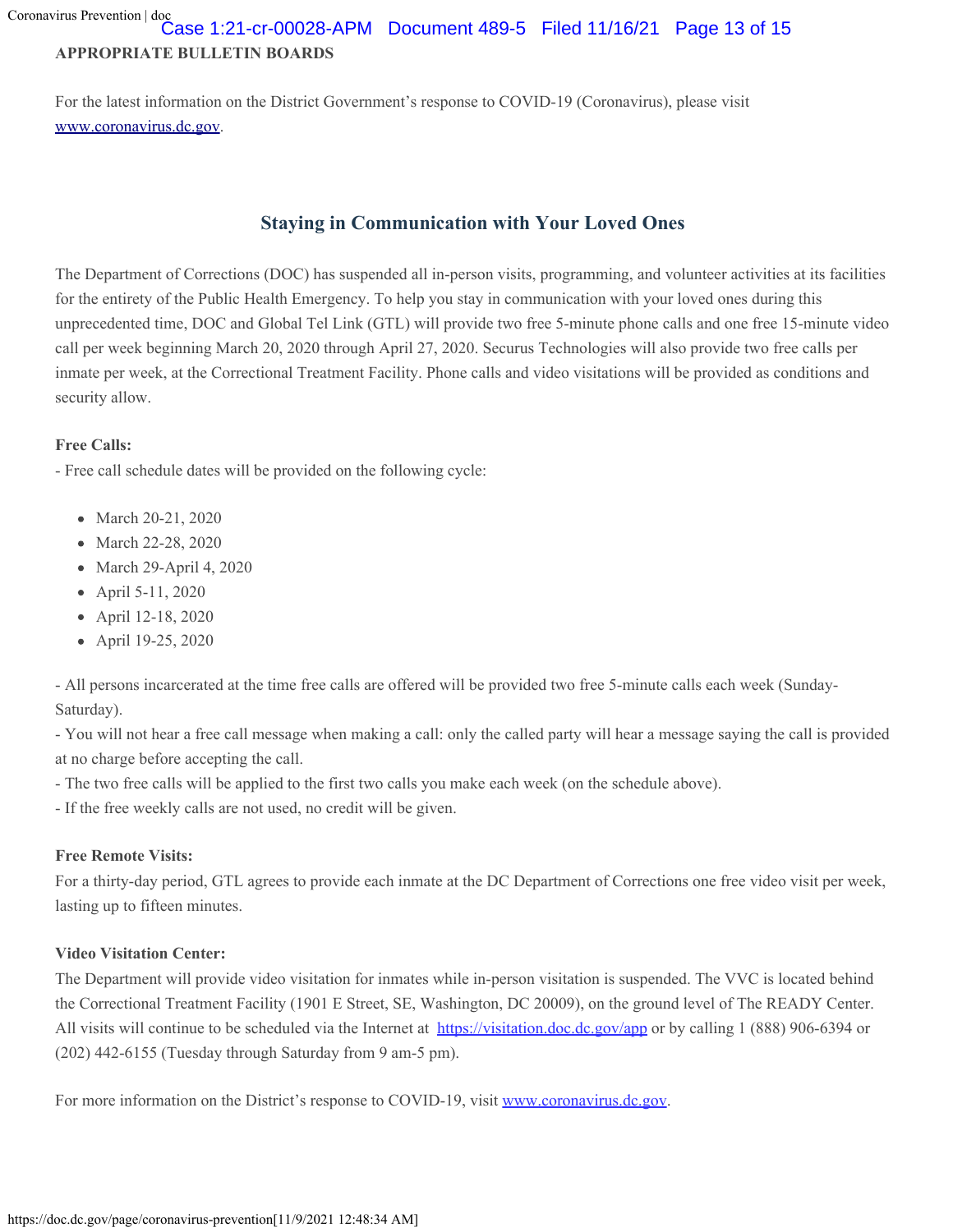## Case 1:21-cr-00028-APM Document 489-5 Filed 11/16/21 Page 14 of 15

## **DC Department of Corrections Halts In-Person Visitations**

**UPDATE: Effective 11:59 p.m... Saturday, March 14, 2020** – In order to protect our residents, staff, and their families, the DC Department of Corrections is suspending all in-person visits, programming, and volunteer activities at its facilities for the entirety of the Public Health Emergency declared on March 11, 2020. The Department will provide video visitation for inmates while in-person visitation is suspended. While we recognize the significant impact this will have on inmates, their families, and loved ones, we are guided by medical experts who recommend social distancing measures as a proven method for preventing the spread of COVID-19.

As the Centers for Disease Control and DC Health guidelines and recommendations change, DOC will provide updated information to everyone in our facilities. For more information regarding the coronavirus, please visit [www.coronavirus.dc.gov.](https://coronavirus.dc.gov/)

**\* \* \***

DC Department of Corrections Puts in Place New Policies to Protect Residents, Visitors, and Staff from COVID-19 and Ensure Continued Visitations, Including Screening Upon Entry

The DC Department of Corrections takes the safety and well-being of DOC residents, visitors, staff, volunteers, and contractors extremely seriously.

As we continue to monitor COVID-19 in our community and follow guidance from DC Health and the Centers for Disease Control and Prevention, we are taking necessary steps to protect everyone in our facilities and ensure that residents can continue to safely receive visitors.

- Established Incident Command Team
- Medical Staff is staying vigilant and meeting with each housing unit and officer roll call
- Developed and implemented a strategic communications plan
- Enhanced cleaning efforts, especially within common areas
- Ordered additional cleaning and sanitation supplies, including protective gloves, masks and clothing for staff
- Initiated a two-hour cleaning of the entire facility (sanitizing and reminding people to wash their hands)
- Continuously partnering and sharing info with our criminal justice partners
- Sending daily COVID-19 emails to all employees to keep everyone informed

**Effective March 11, 2020**, in an effort to prevent the potential spread of the Coronavirus (COVID-19) throughout the District of Columbia Department of Corrections (DC DOC) facilities; Central Detention Facility (CDF) Correctional Treatment Facility (CTF), Central Cell Block (CCB), VVC (Video Visitation Center), The Center for Professional Development and Learning (CPDL), and The Ready Center, DOC will screen all staff and visitors (friends, family members, attorneys, contractors, volunteers, etc.) for the virus before they are allowed to enter the facilities. The screening will take place at the main entrances of the facilities. DOC staff and visitors will be asked if they are currently experiencing flu-like symptoms (cough, fever or shortness of breath), if they have come into direct contact with a person with the COVID-19 virus, or if they have recently traveled to country affected by the COVID-19 virus. If DOC staff responds "yes" to any of these questions, they will be sent home and advised to see their health care provider. If a visitor responds "yes" to any of these questions or exhibits obvious flulike symptoms, they will be denied entry to the facilities.

We will continue to keep you up to date on all DOC efforts regarding the coronavirus. As CDC and DC Health guidelines and recommendations change, we will provide updated information to everyone in our facilities. Also, for more information